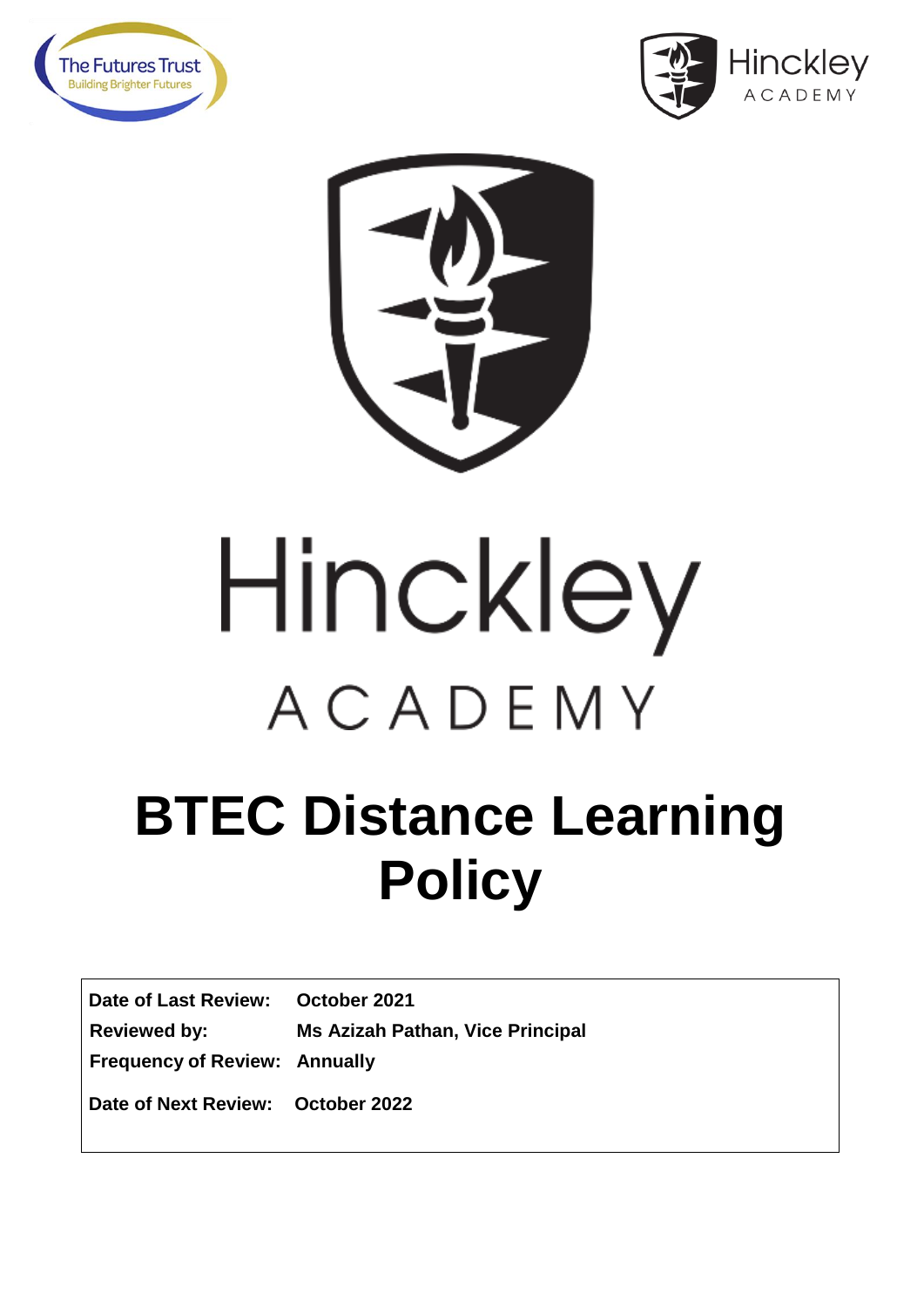



#### Scope of Policy

This policy applies to the delivery of programmes of learning leading to Pearson qualifications, through means of distance learning and/or assessment for the majority or all of the programme.

The policy outlines the minimum requirements that you need to meet to be able to use distance learning or distance assessment.

It is essential that you understand, and follow, any qualification and unit-specific requirements for delivery or assessment that are set out in the qualification specification.

Education and Skills Funding Agency (2019-2020) states within their apprenticeship funding rules that funding cannot be given to off-the-job training delivered by distance learning. Offthe-job training can be funded if it provides a mixed delivery model, for example, distance, online or blended learning as per the limit of the funding band.

Distance learning and assessment may not be the right approach for some learners so it is important that you recruit with integrity. Distance learners will need to have the technical and communication skills to enable them to work independently and communicate effectively.

#### What is distance learning and assessment?

Distance Learning is a mode of delivering education and instruction, often on an individual basis, to learners who are not physically present in a traditional setting such as a classroom.

#### Examples of distance learning

• Learners studying independently using a virtual learning environment for example online packages, posted resources, telephone support.

#### What is not distance learning

- Learners are released from employment to attend classroom-based theory sessions.
- Learners are undertaking practical experience, out of the classroom, that is part of the qualification.
- Remote teaching or learning as part of a blended learning programme where at least 50% is conducted face to face.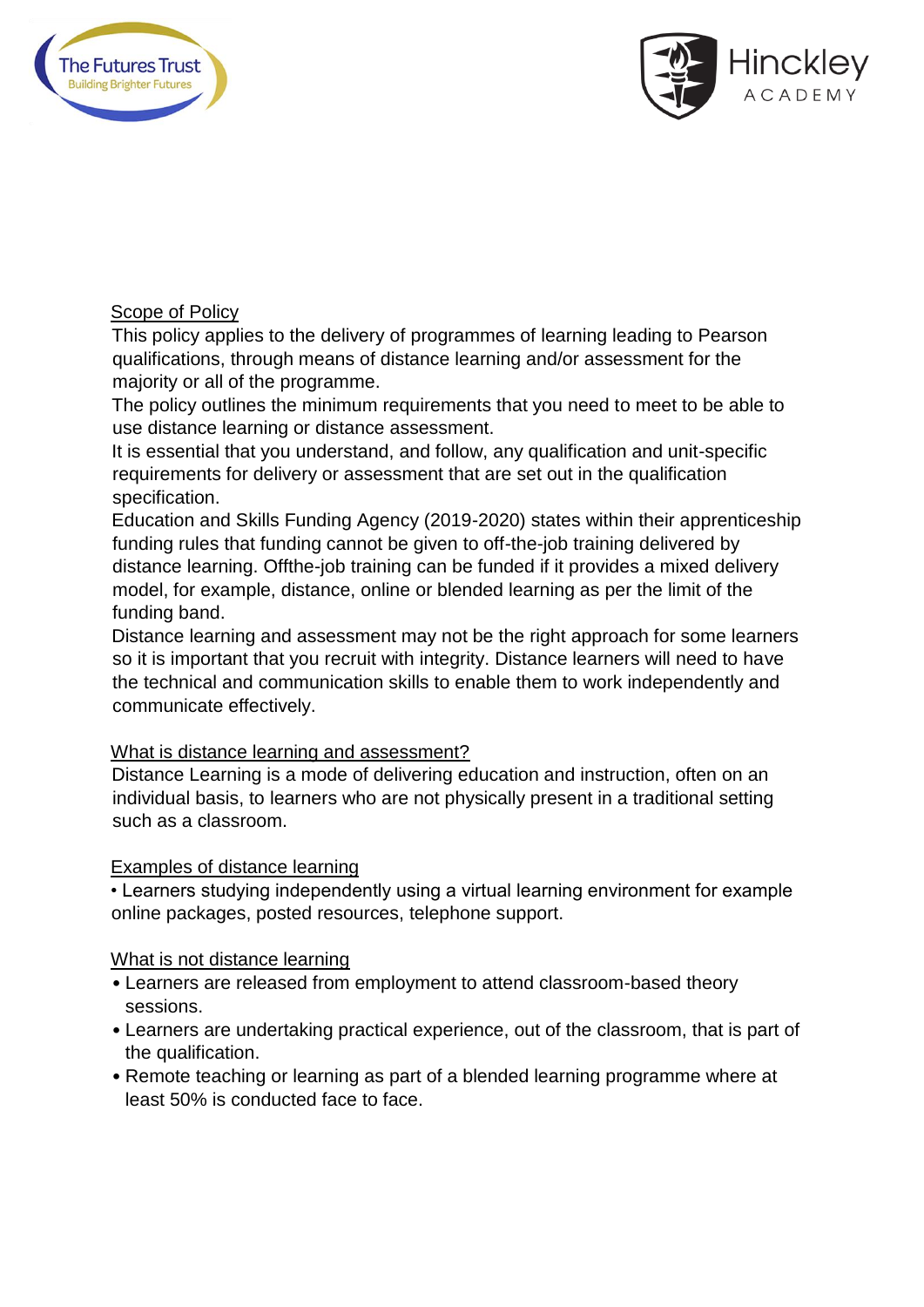



Distance Assessment is a method of assessment delivered to learners away from a centre, with little or no face to face contact with tutors, where the assessment is designed to be carried out remotely. Distance Assessment enables learners to be assessed even if they are in situations/settings where traditional methods of assessment delivery may be difficult or impossible to operate.

#### Examples of distance assessment

Use of e-portfolio / E-assessment where this is the sole means of contact between the learner and the assessor.

• Assessments completed in a location remote from the assessor, without direct supervision from a centre. For example, assignments completed using a Virtual Learning Environment or assessments completed as part of correspondence courses.

#### What is not distance assessment

- Learners are assessed in their workplace, by an assessor, for a work-based learning programme (for example, NVQ Construction).
- Pearson set exams that must be completed under supervision (on demand tests). •

E-portfolios which are being used in traditional learning settings

#### Distance learning and assessment are not appropriate where:

- Practical skills and/or interaction with individuals/equipment need to be demonstrated and assessed.
- The assessment methods chosen by the centre to meet the requirements of distance learning are not the most appropriate to assess learners' achievement of the learning outcomes.
- There are group work situations/units where collaboration with others is needed.
- There is a requirement for learners to be overseen in person by centre staff at a specific physical location, under controlled conditions, this includes observations of performance in SVQ/NVQ type competency-based qualifications and Pearson externally set and marked examinations and controlled tasks.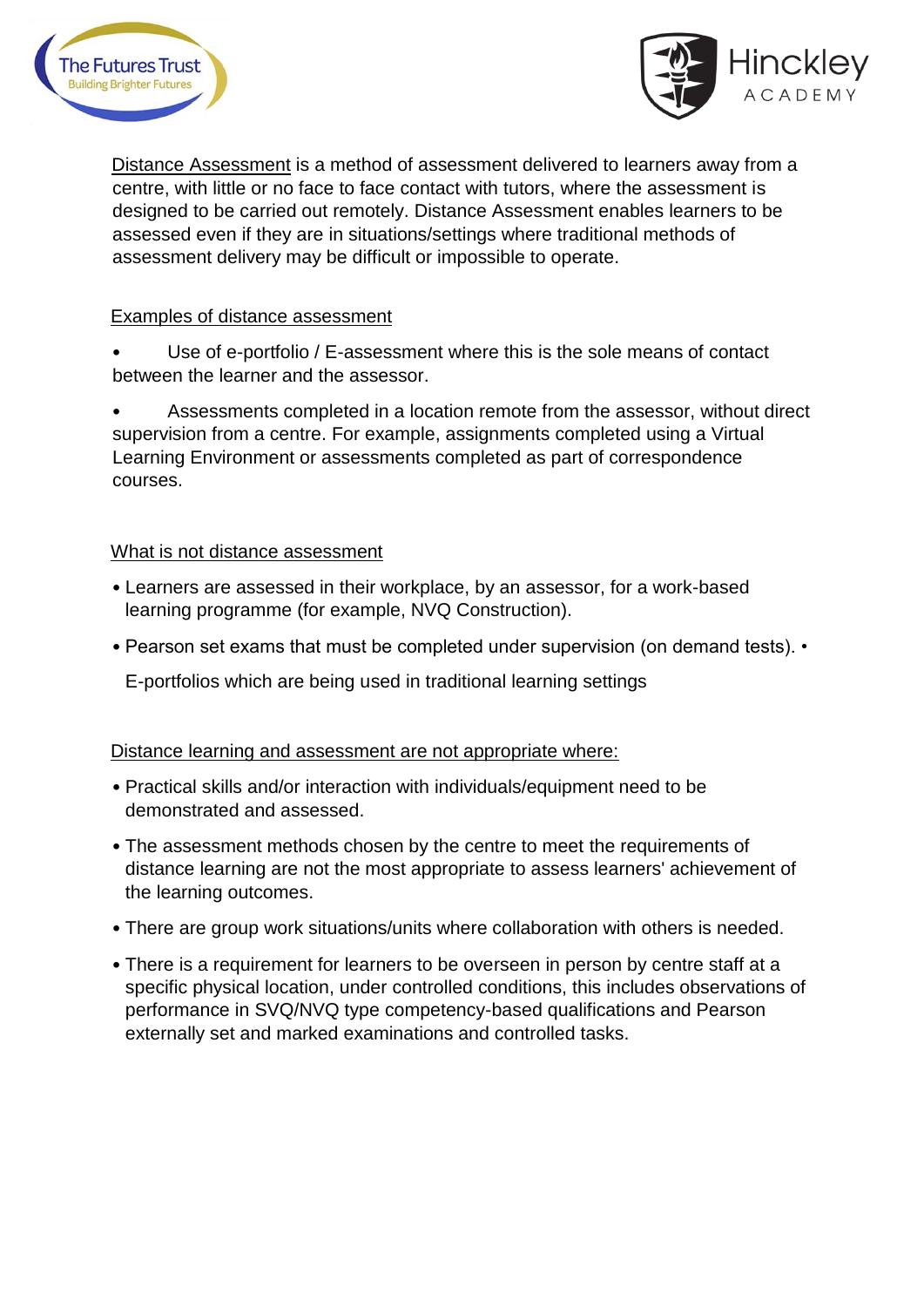



#### How to apply to use distance learning or distance assessment

#### Step 1:

- Complete and submit a Distance Learning Self-Assessment (DLSA) Form when you apply for qualification approval You must have approval for a distance learning or assessment mode of delivery. It is important that you do not start delivering a programme by distance learning or distance assessment without approval as this could lead to specific sanctions or withdrawal of your centre or programme approval.
- Applying to us means that we can put quality assurance procedures in place to support you and your learners. Visit our qualifications approval page for details on how to apply for approval.
- If you are already approved for qualifications which you now want to deliver by distance learning or assessment you will need to let us know by submitting a

completed DLSA Form and send it via the Pearson Support Portal.

- We may ask to see some of the evidence that you have recorded in the DLSA Form.
- We may need to visit your centre to confirm how the approval criteria can be met for this mode of study. You will need to demonstrate how your quality systems will support distance learning or assessment to ensure our approval requirements are met.
- Please see section 5 for other useful documents to support you.

#### Step 2: Outcome of your application

There are three possible outcomes to your application:

- Your application is successful and we do not need any further information now. You can start delivering distance learning and/or assessment as detailed in your approval letter.
- Your application is incomplete and we will ask you for further information
- Your application is unsuccessful. We will write to you to explain why you have not been successful. If you wish to reapply for approval later, you will need to develop an action plan to address any requirements.

Step 3: Register your learners (after receipt of approval confirmation)

- When you register learners, you need to tell us which learners are being taught or assessed at a distance.
- When you register your learners, you should check the distance learning option under 'mode of delivery'.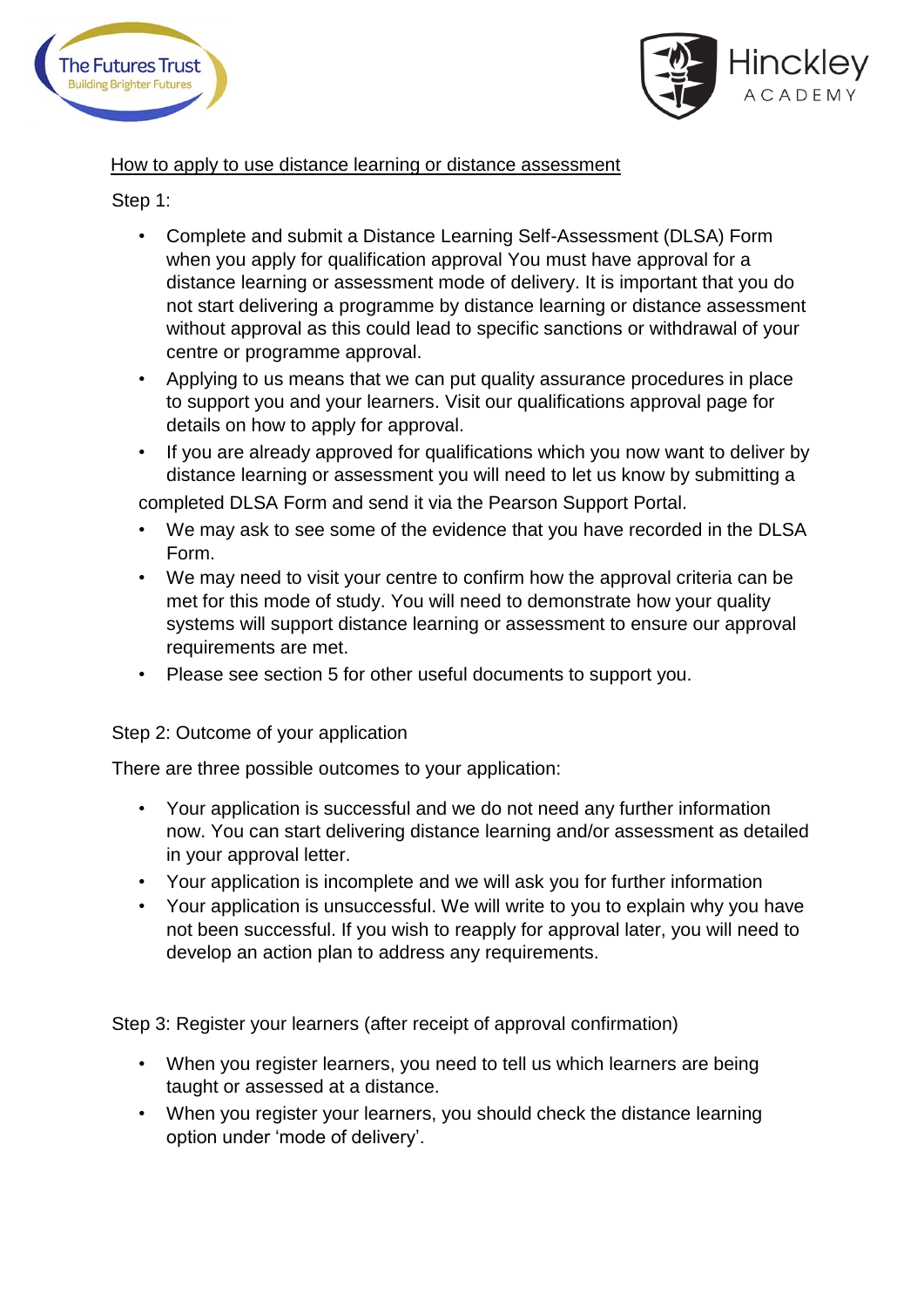



• We will continue to support and monitor your use of distance learning or distance assessment through the normal Standards Verification process.

#### Regulatory references

UK regulators require all awarding organisations to establish and maintain their compliance with regulatory conditions and criteria. As part of this process, policies that relate to Pearson's status as an awarding organisation will reference any conditions and criteria that they address.

#### This policy addresses the following regulatory criteria and conditions:

Ofqual/CCEA Regulation/Qualifications Wales General Conditions of Recognition

- Arrangements with third parties
- Arrangements with centres
- Accessibility of qualifications
- Ensuring an assessment is fit for purpose and can be delivered
- Setting the assessment
- Arrangements for Reasonable Adjustments

Ofqual/CCEA Regulation/Qualifications Wales General Conditions of Recognition

- Completion of the assessment under the required conditions
- Delivering the assessment

SQA Accreditation Regulatory Principles (2014)

• The awarding body shall ensure that it has the necessary arrangements and resources for the effective delivery; assessment and quality assurance of SQA accredited qualifications.

#### Helpful links and documents

- Distance Learning Quality Self-Assessment (DLSA) (please see Appendix A of this policy).
- Individual Qualification Specifications (available to download from our website).
- Quality Assurance Handbooks (available to download from our website).
- Additional qualification-specific guidance (particularly in relation to the conduct of assessment and moderation) (available alongside our specifications on our website).
- JCQ Suspected malpractice in examinations and assessments: policies and procedures.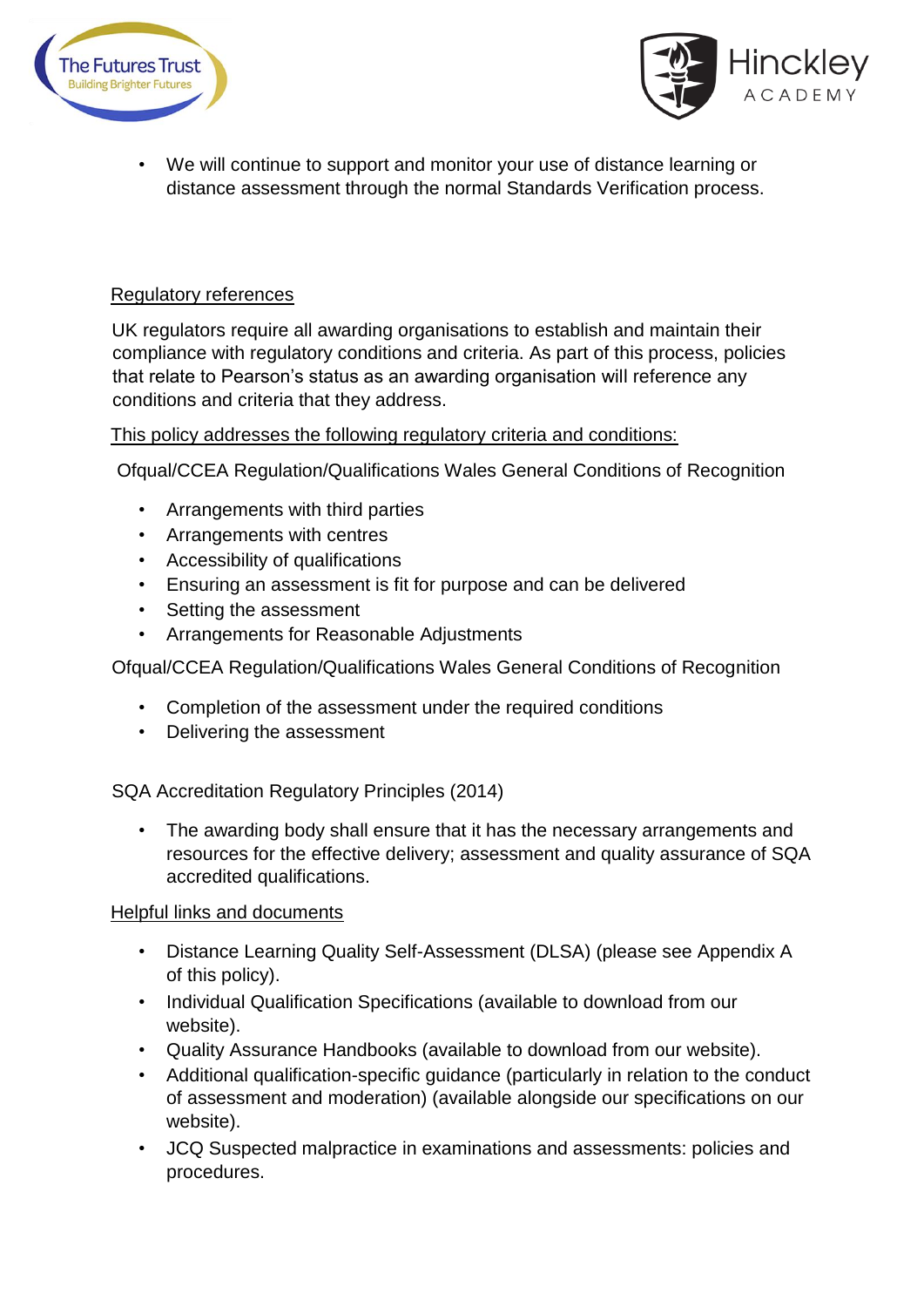



- The Education and Skills Funding Agency Funding Rules.
- Apprenticeship funding: rules and guidance for employers 2019 2020. Other Pearson regulatory policies and guides (available from our webpage):
- Equality and diversity policy.
- A guide to recruiting with integrity and enrolling candidates onto qualifications.
- Centre guidance for dealing with malpractice.
- Enquiries and appeals about Pearson vocational qualifications policy.
- Recognition of prior learning policy and process.
- Collaborative arrangements for the delivery of vocational qualifications policy.
- Pearson's Self-Regulated Framework policy.
- Policy for the removal of centre and programme approval.
- Supplementary guidance for reasonable adjustment and special consideration in vocational internal assessed units.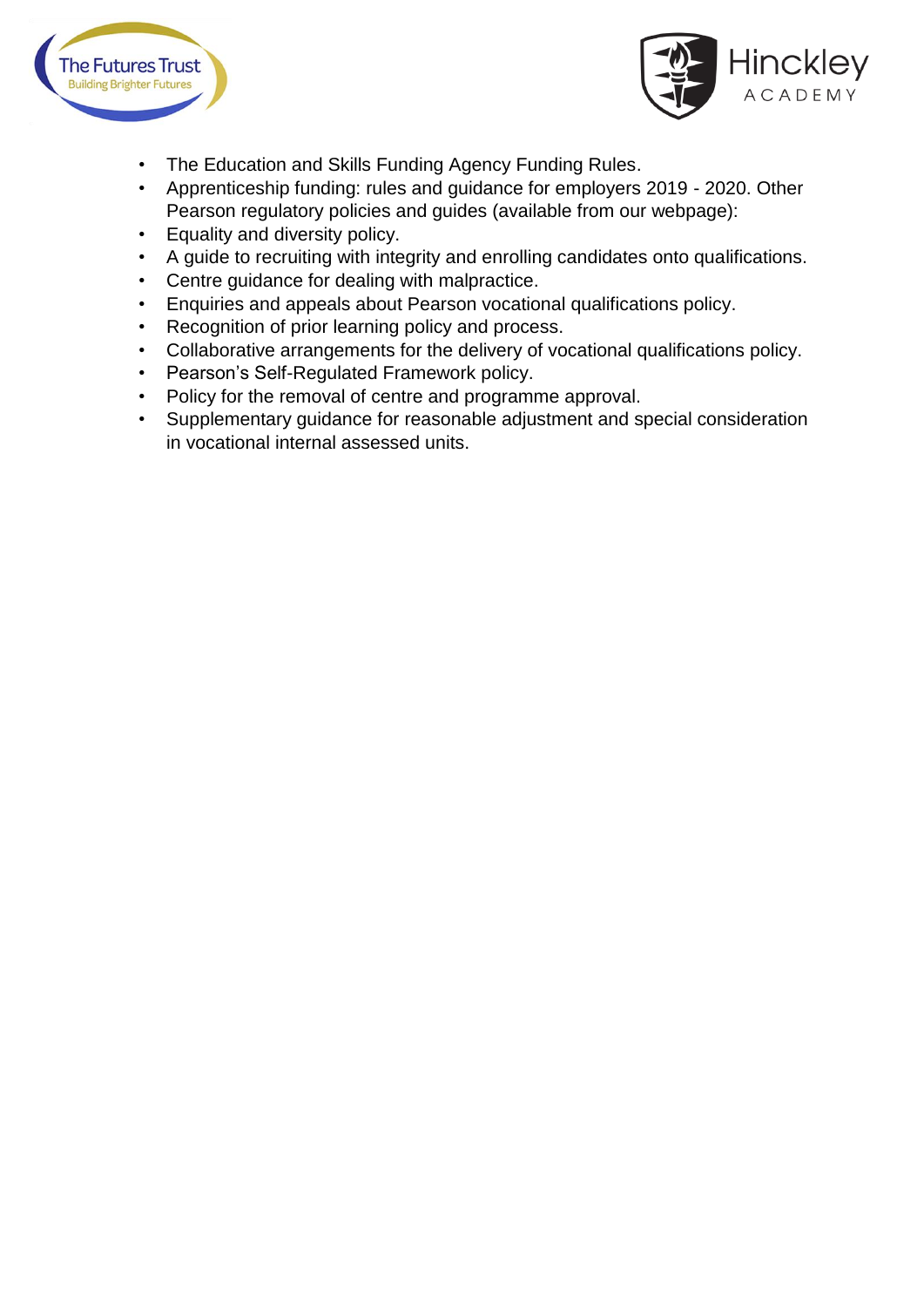



### Appendix A Distance Learning Quality SelfAssessment (DLSA)

A1 Quality Assurance (QA) of distance learning, as defined in Distance Learning and Assessment Policy, is a subset of QA at Pearson with special focus and attention on nine quality categories: Centre governance, Technology Support, Centre Support, Learner Support, Course Design, Course Structure, Teaching and Learning, Learner Engagement, Evaluation and Assessment.

A2 The DLSA contains positive quality indicators grouped in the nine categories and these must be fully met. Our experts may ask you to provide the evidence you list to support this assessment. The examples given are for your guidance, and are not an exhaustive list.

A3 The DLSA will help you review your readiness to deliver and assess Pearson programme(s) at a distance. There are three possible outcomes from this approvals process: • Your application is successful and we do not need any further information now. You can start delivering distance learning and/or assessment as detailed in your approval letter.

- Your application is incomplete and we will ask you for further information.
- Your application is unsuccessful. We will write to you to explain why you have not been successful. If you wish to reapply for approval later, you will need to develop an action plan to address any requirements.

A4 Please check that the information on the DLSA Form is correct at the time of submission to us. Falsifying information could lead to sanctions being imposed or withdrawal of approval.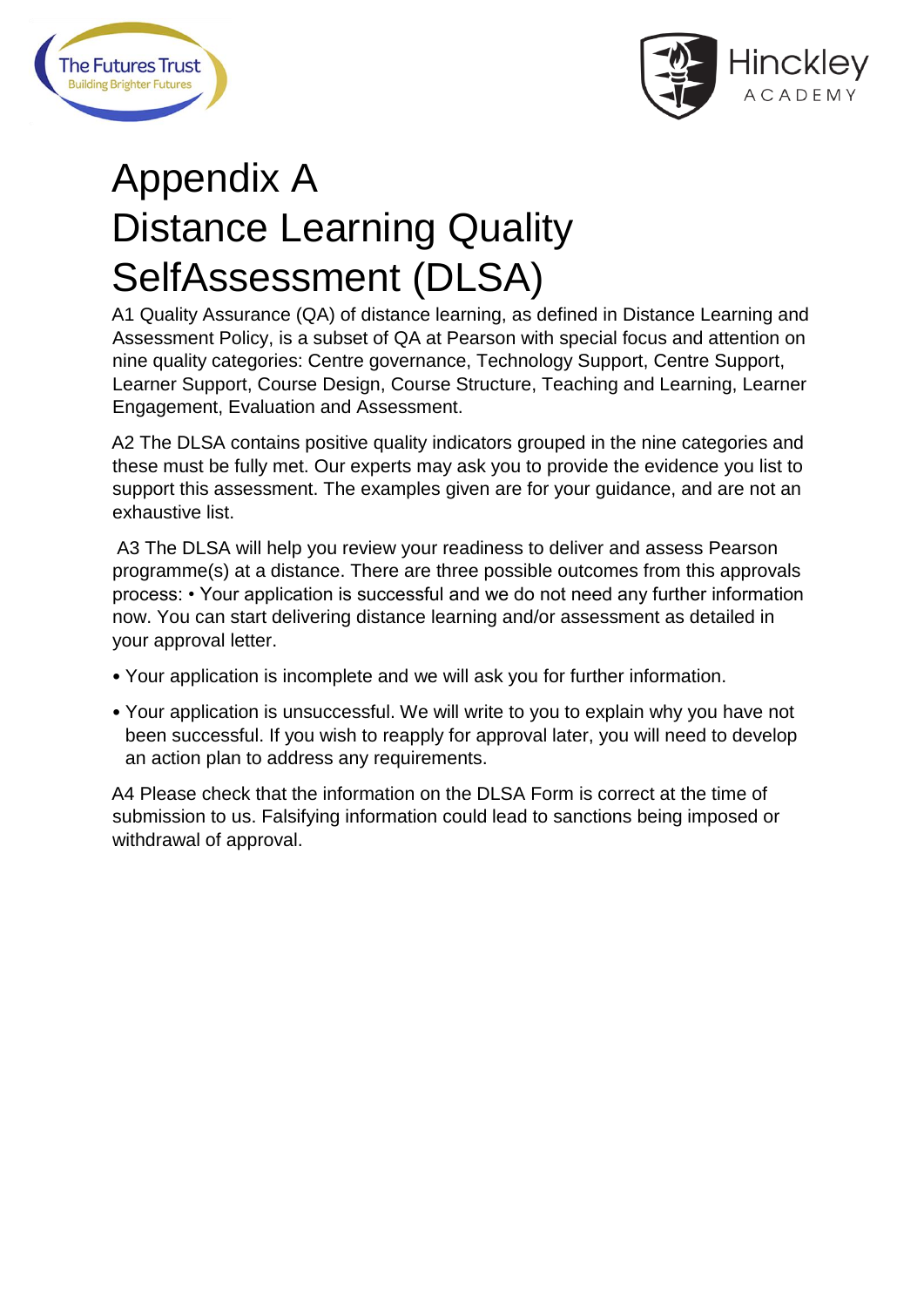



#### **The Self-Assessment Form**

| <b>Positive Quality Indicators</b>                                                                                                                                                             | Evidence may include                                                                             | Your evidence |
|------------------------------------------------------------------------------------------------------------------------------------------------------------------------------------------------|--------------------------------------------------------------------------------------------------|---------------|
| 1 Centre Governance                                                                                                                                                                            |                                                                                                  |               |
| You have an appropriate<br>governance structure to<br>guide and enable<br>effective planning,<br>decision making and<br>continuous improvement<br>relating to distance<br>learning programmes. | Governance structures<br>Course review documents                                                 |               |
| The distance learning<br>programmes are fully<br>integrated into your<br>policies, processes and<br>structures.                                                                                | Assessment policies<br>Internal verification<br>policies<br>Course handbook<br><b>Prospectus</b> |               |
| You have a process for<br>planning and allocating<br>sufficient resources and a                                                                                                                | IT support<br>Teaching staff with<br>expertise.                                                  |               |

| well-defined budget for<br>distance programmes                                                                                                                           |                                                                     |  |
|--------------------------------------------------------------------------------------------------------------------------------------------------------------------------|---------------------------------------------------------------------|--|
| 2 Technology Support                                                                                                                                                     |                                                                     |  |
| A technology strategy and<br>plan including electronic<br>security measures is in<br>place to ensure<br>established standards and<br>regulatory requirements<br>are met. | There is password<br>protection, encryption and<br>security of data |  |
| The technology delivery<br>platform and systems are<br>highly reliable and operate<br>within established,<br>measurable technology<br>operating standards                | System downtime tracking                                            |  |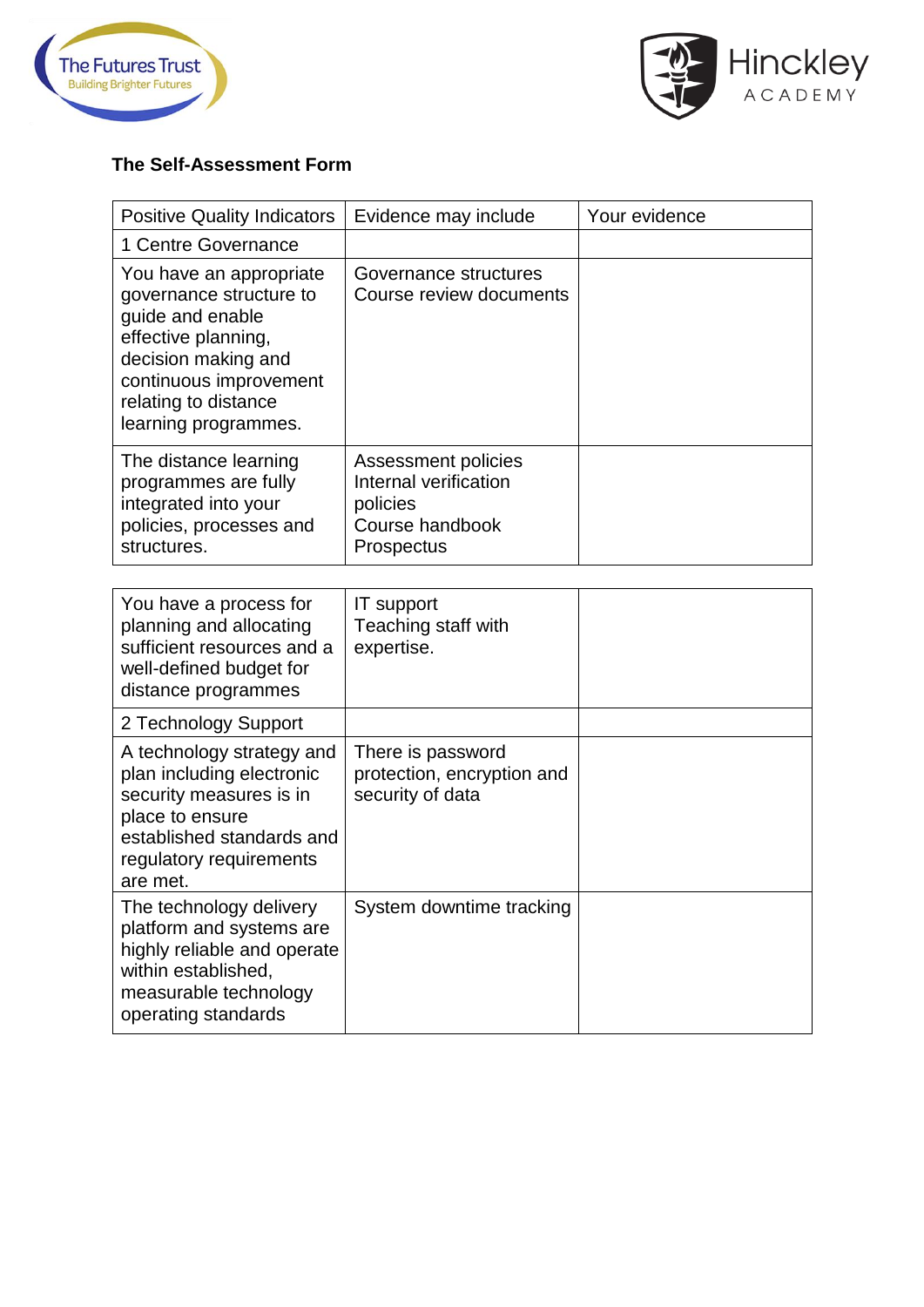



| A contingency plan is in<br>place to ensure continuity<br>of data centres operation,<br>student access and<br>support services in the<br>event of prolonged<br>service disruption.                                                                                                     | List of back-up facilities in<br>the event of system failure<br>A contingency plan<br>Archives of individual<br>learner evidence on<br>appropriate media e.g.<br>CD ROM, Flash<br>memory sticks |  |
|----------------------------------------------------------------------------------------------------------------------------------------------------------------------------------------------------------------------------------------------------------------------------------------|-------------------------------------------------------------------------------------------------------------------------------------------------------------------------------------------------|--|
| Centre staff and learners<br>are well supported and<br>kept informed in<br>developing the required<br>knowledge and skills to<br>effectively use<br>technologies                                                                                                                       | Training on how to use e-<br>assessment<br>Course handbook<br><b>Staff induction</b><br><b>Training materials</b><br>Learner induction                                                          |  |
| Whether you maintain and<br>manage your own data<br>centres and technology<br>platform or<br>contracts/outsources<br>hosting services all<br>systems are managed in<br>line with established data<br>management practices<br>including power, backup<br>and disaster recovery<br>plans | A full Disaster Recovery<br>process or plan<br>Evidence of agreements<br>with, and monitoring of,<br>supplier(s)                                                                                |  |
| A process and<br>development standards<br>are in place that ensure<br>permissions are in place<br>for appropriate use of<br>online course materials                                                                                                                                    | Creative commons,<br>copyright or fair use<br>permissions in place                                                                                                                              |  |

| Usability tests are<br>conducted and applied to<br>ensure courses are<br>meeting Web Content<br><b>Accessibility Guidelines</b><br>(WCAGs) and<br>recommendations for<br>improvement are<br>implemented where<br>needed<br>before the course is | Usability test reports and<br>evaluations |  |
|-------------------------------------------------------------------------------------------------------------------------------------------------------------------------------------------------------------------------------------------------|-------------------------------------------|--|
| available for student<br>enrolment                                                                                                                                                                                                              |                                           |  |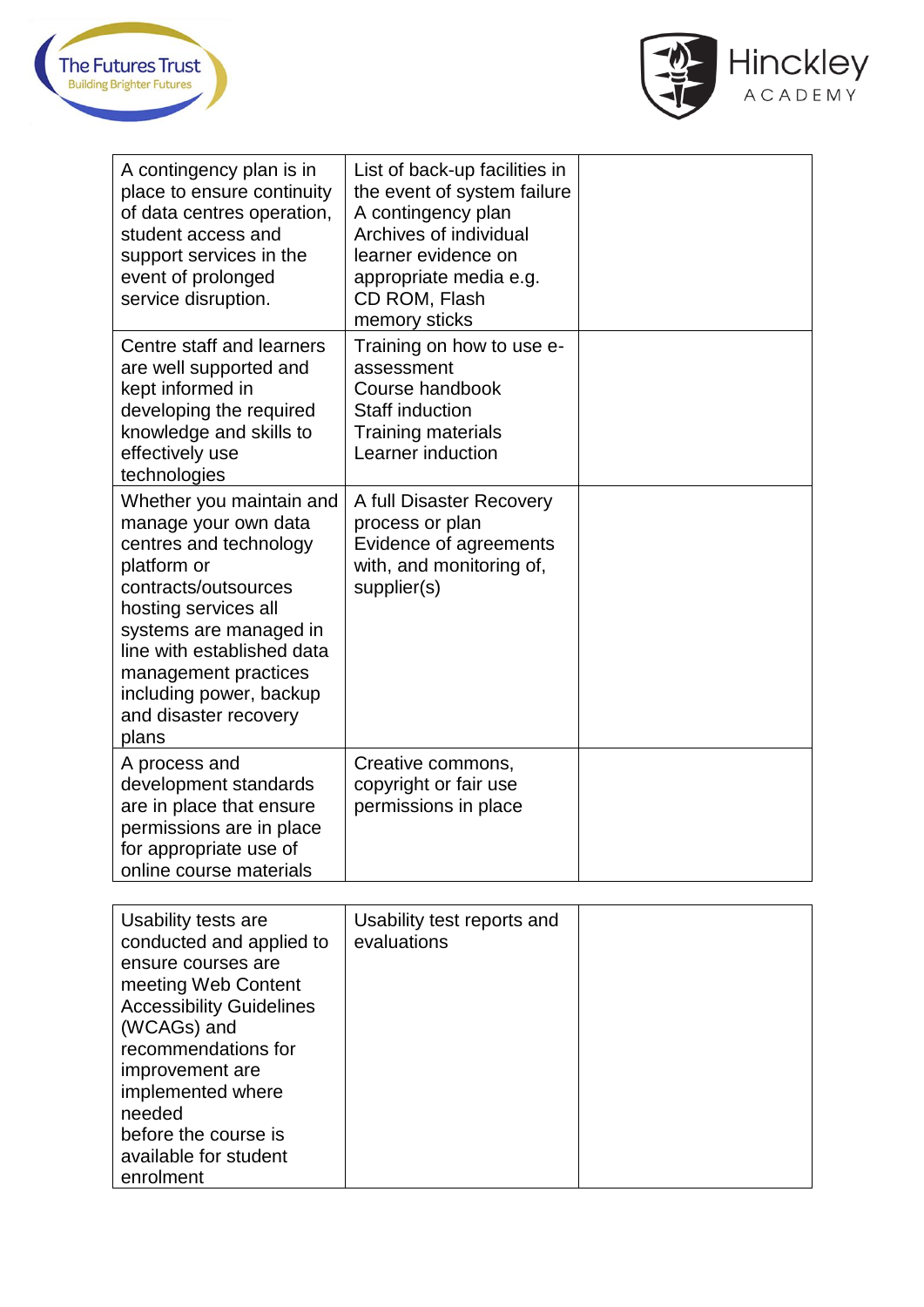



| 3 Centre Support                                                                                                                                                                                                                                                                                                                                                                                                                                |                                                                                                                                                                       |  |
|-------------------------------------------------------------------------------------------------------------------------------------------------------------------------------------------------------------------------------------------------------------------------------------------------------------------------------------------------------------------------------------------------------------------------------------------------|-----------------------------------------------------------------------------------------------------------------------------------------------------------------------|--|
| The centre staff receive:<br>Training, assistance and<br>support before teaching<br>on distance programmes.<br>Ongoing training and<br>professional development<br>related to evolving and<br>improving practice in<br>distance teaching and<br>learning.<br>Training and support<br>materials related to fair<br>use, plagiarism, and legal<br>and ethical concepts<br>relevant to copyright and<br>use of digital and web-<br>based resources | <b>Training materials</b><br><b>Technology helplines</b><br><b>Staff induction</b><br>Staff training days<br><b>Training materials</b><br>Access to internal policies |  |
| Clear standards are<br>established and monitored<br>for staff engagement and<br>expectations concerning<br>distance teaching                                                                                                                                                                                                                                                                                                                    | Staff handbook with clear<br>response times to<br>communication and<br>feedback                                                                                       |  |
| Staff have information on<br>the ways in which<br>learner's evidence of<br>achievement will be<br>assessed and the way<br>workplace-based and<br>performance evidence will<br>be assessed and how this<br>will be facilitated.                                                                                                                                                                                                                  | <b>Assessment Policy</b>                                                                                                                                              |  |
| 4 Learner Support                                                                                                                                                                                                                                                                                                                                                                                                                               |                                                                                                                                                                       |  |
| You should have controls<br>in place to ensure that you<br>are recruiting with integrity<br>and learners can confirm<br>their identity. Delivery by                                                                                                                                                                                                                                                                                             | Process for checking a<br>learner's identity (for<br>example gathering key<br>documents to provide<br>evidence of learner<br>identity                                 |  |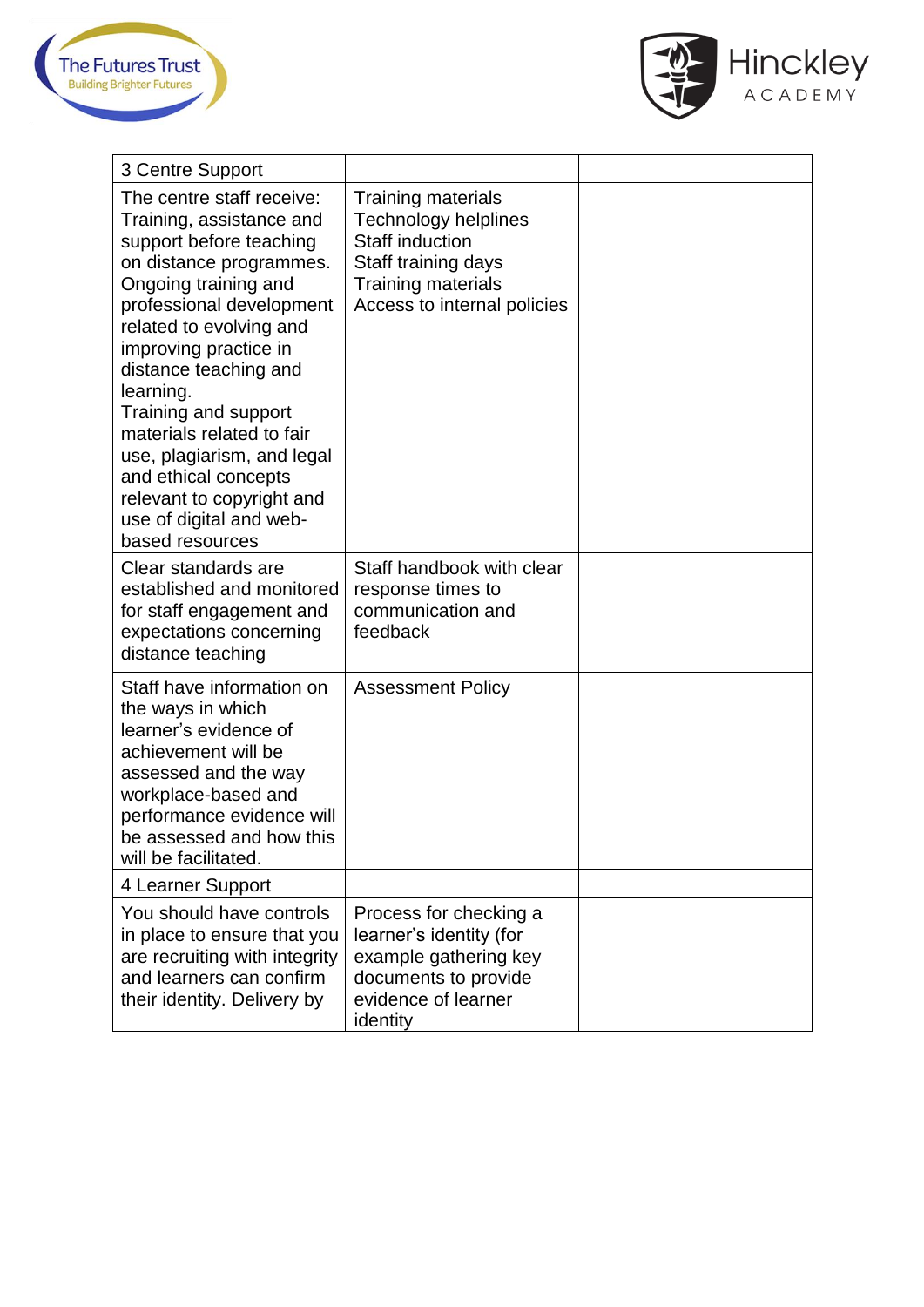



| distance learning means<br>that you may not have<br>evidence of an<br>individual's identity at the<br>point of admission. You<br>should keep documents<br>safe, and that when<br>learners submit work they<br>can identify themselves<br>either by resubmitting the<br>documents or can provide<br>information about that<br>document to demonstrate<br>who they are. | or activities to take part in<br>for authentication<br>purposes)                                                                                                          |  |
|-----------------------------------------------------------------------------------------------------------------------------------------------------------------------------------------------------------------------------------------------------------------------------------------------------------------------------------------------------------------------|---------------------------------------------------------------------------------------------------------------------------------------------------------------------------|--|
| Before starting on a<br>course, a learner is<br>assessed to ensure that:<br>They understand about<br>the mode of delivery<br>They have access to the<br>minimum technology                                                                                                                                                                                            | Pre-enrolment<br>assessments of learners<br>Interviews for suitability<br>English language testing<br>for HNs<br>Course syllabus                                          |  |
| skills and equipment<br>required<br>They have the<br>capabilities and<br>understanding to be<br>successful on a distance<br>learning programme.                                                                                                                                                                                                                       |                                                                                                                                                                           |  |
| During their study learners<br>have access to:<br>Information and training in<br>how to access required<br>materials through<br>electronic databases,<br>digital material                                                                                                                                                                                             | Online or on-site<br>technology support<br>available<br>Online course materials<br>Online or print resources<br>available<br>Syllabus clearly outlines                    |  |
| repositories, Learning<br><b>Management System</b><br>(LMS) and other sources.<br>Required course materials<br>in digital and/or print<br>format, such as textbooks,<br>course readings and                                                                                                                                                                           | learner-tutor contact<br>times A proposed contact<br>schedule for each<br>student for the duration<br>of the programme. (This<br>may be produced<br>annually depending on |  |
| online teaching and<br>learning resources before<br>the course start date.                                                                                                                                                                                                                                                                                            | the length of the<br>programme)                                                                                                                                           |  |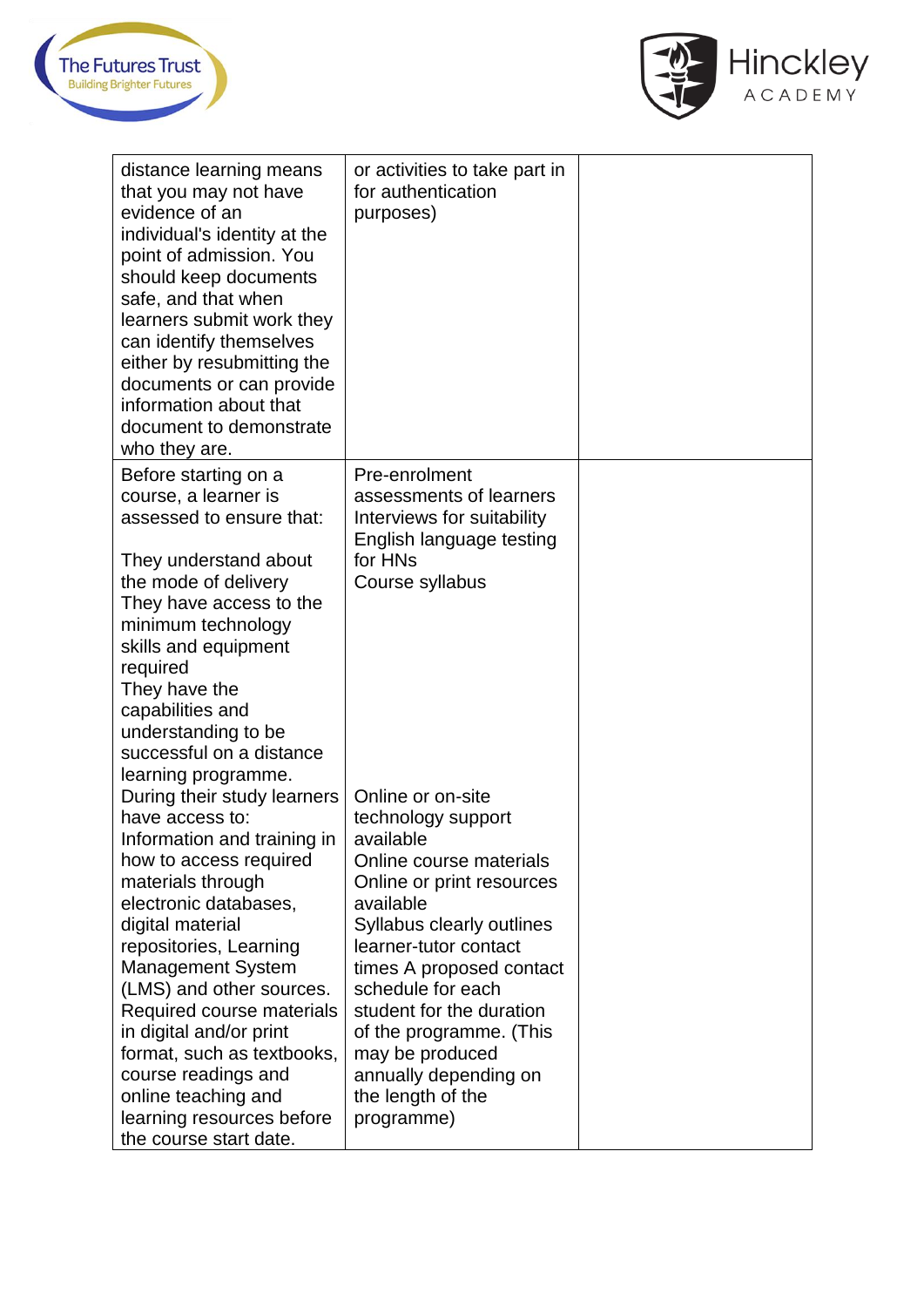



| Library professionals and                                           |  |
|---------------------------------------------------------------------|--|
| resources                                                           |  |
| Appropriate technical<br>assistance and technical<br>support staff. |  |

| Effective, scheduled and<br>ongoing academic,<br>personal, pastoral, career<br>advice and counselling.                                                                                                                                                                         |                                                                                                                                                                 |  |
|--------------------------------------------------------------------------------------------------------------------------------------------------------------------------------------------------------------------------------------------------------------------------------|-----------------------------------------------------------------------------------------------------------------------------------------------------------------|--|
| Learner support services<br>are focused on meeting<br>the needs of distance<br>learners rather than fitting<br>into existing on campus<br>services.                                                                                                                            | Online or on-site<br>technology support<br>available<br>Data captured to enable<br>suitable support services<br>to be provided according<br>to individual needs |  |
| <b>Frequently Asked</b><br>Questions (FAQs) or Just<br>in Time (JIT) tutorials are<br>provided to help learners<br>find answers to the most<br>common questions related<br>to studying at a distance.                                                                          | FAQs<br>Online tutorials                                                                                                                                        |  |
| Guidance and tutorials are<br>provided to learners in the<br>effective use of all<br>technologies used for<br>course delivery                                                                                                                                                  | Training and guidance<br>materials • Online or on-<br>site tutorials available                                                                                  |  |
| 5 Course Design                                                                                                                                                                                                                                                                |                                                                                                                                                                 |  |
| A course development<br>process is followed that<br>ensures courses are<br>effectively designed for<br>distance delivery and<br>learners can develop the<br>necessary knowledge and<br>skills to meet measurable<br>learning outcomes at the<br>course and programme<br>level. | Course syllabus<br><b>Course materials</b><br><b>Assessment strategies</b><br><b>Student feedback</b>                                                           |  |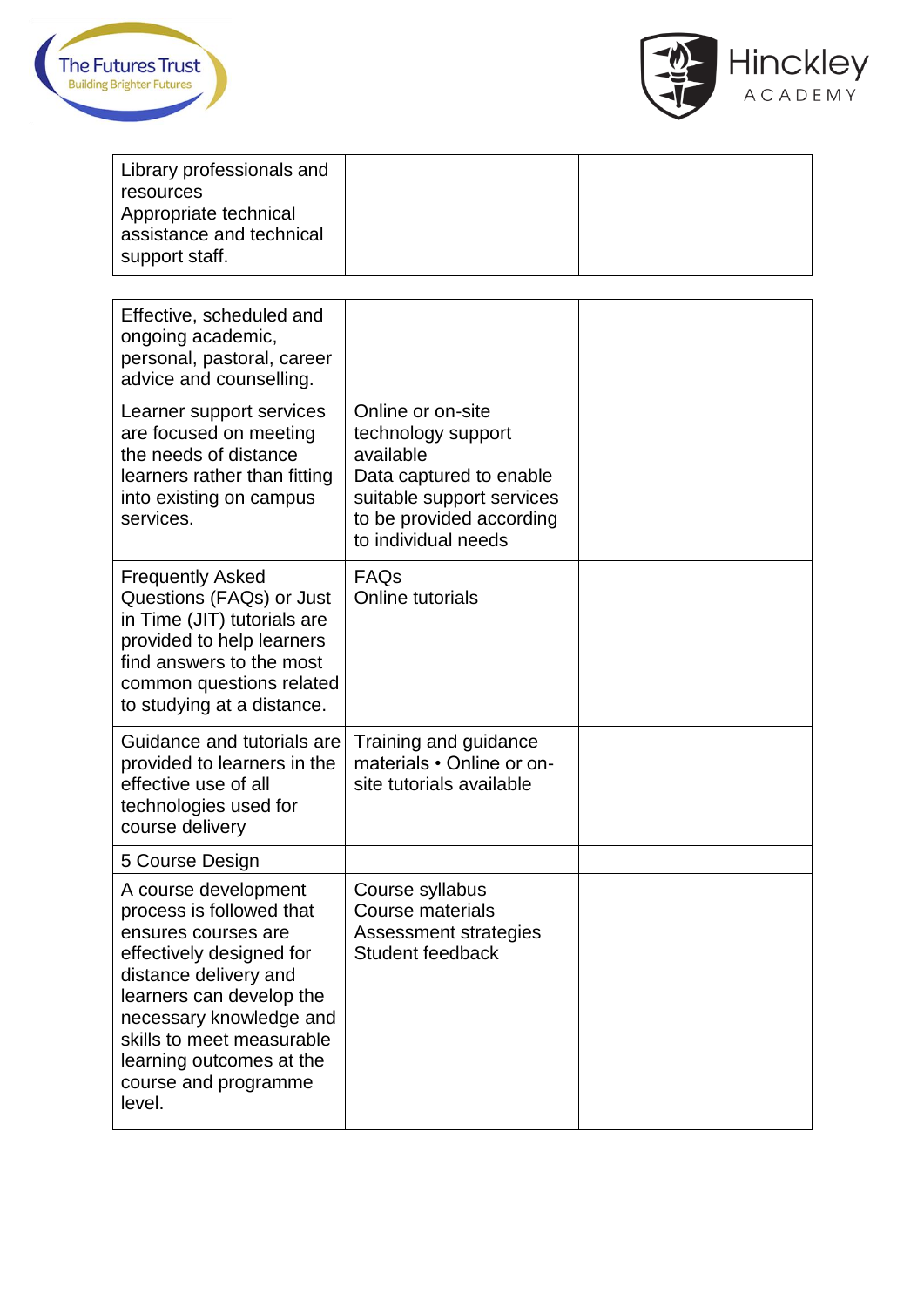



| A course review process<br>is in place to ensure<br>consistency in course<br>development for learner<br>retention and quality of<br>the learning experience.    | <b>Review process</b> |  |
|-----------------------------------------------------------------------------------------------------------------------------------------------------------------|-----------------------|--|
| Clear course development<br>standards and guidelines<br>for distance course<br>development are in place<br>and are followed to ensure<br>appropriate engagement | Course guidelines     |  |

| 6 Course/Programme<br><b>Structure</b>                                                                                                                                                                                                                                                                                                                                     |                                                                                             |  |
|----------------------------------------------------------------------------------------------------------------------------------------------------------------------------------------------------------------------------------------------------------------------------------------------------------------------------------------------------------------------------|---------------------------------------------------------------------------------------------|--|
| All courses in the distance<br>programme include a<br>syllabus clearly outlining<br>course objectives,<br>learning outcomes,<br>assessments and<br>assessment methods,<br>books and required<br>readings and supplies,<br>technical and proctoring<br>requirements, and other<br>related course information<br>making all course<br>requirements clear and<br>transparent. | Course handbooks<br>Induction pack<br>Prospectus                                            |  |
| The structure of all<br>courses ensures that all<br>learners, regardless of<br>physical location, have<br>access to library / learning<br>resources that adequately<br>support the learning<br>experience.                                                                                                                                                                 | <b>Equal Opportunity Policy</b><br><b>Access and Special</b><br><b>Consideration Policy</b> |  |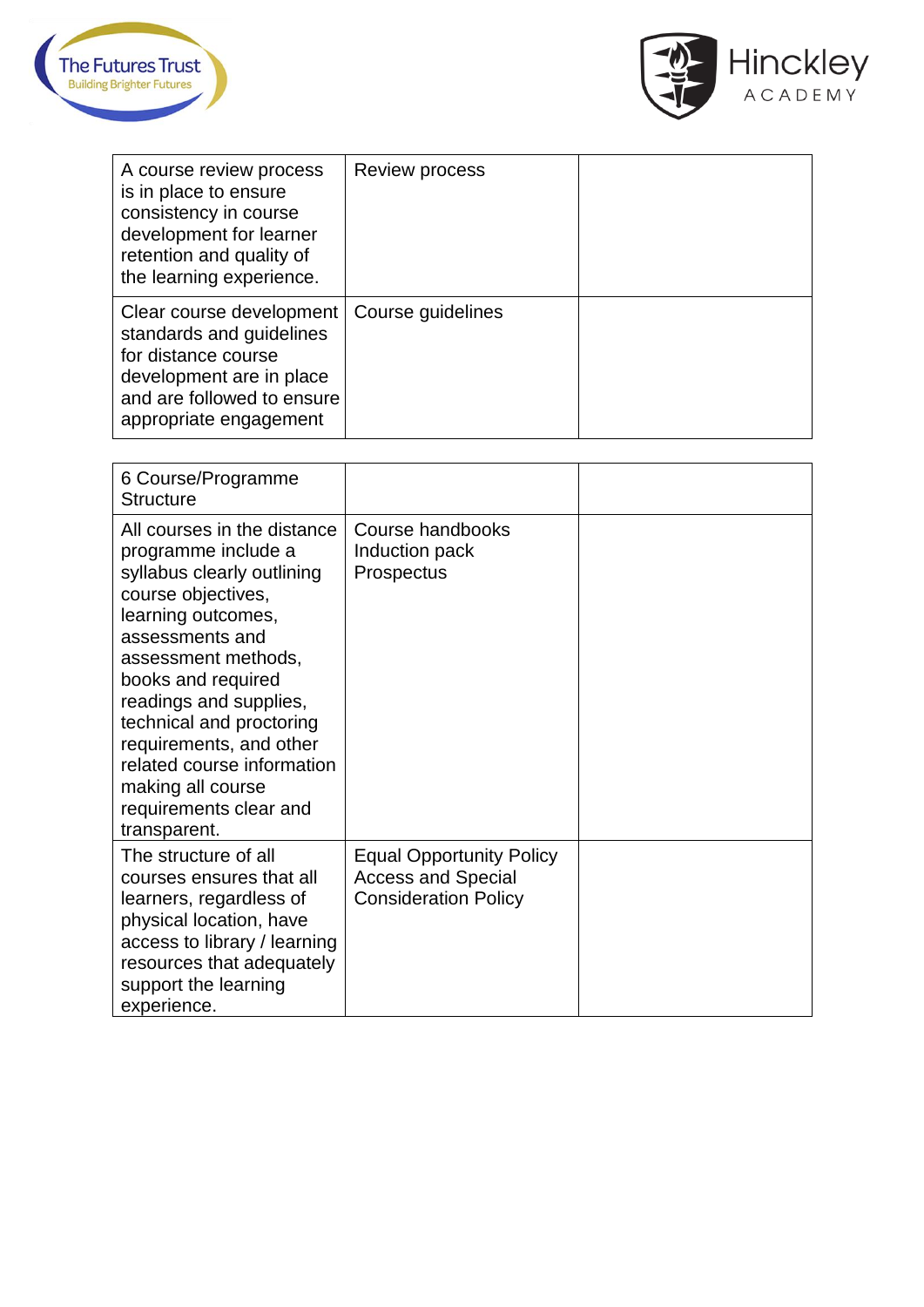



| Instructional materials<br>and teaching and learning<br>resources are accessible<br>to all learners (including<br>learners with disabilities),<br>easy to use, and may be<br>accessed by multiple<br>operating systems,<br>devices and applications,<br>including assistive<br>technologies. | <b>IT Policy</b><br><b>Equal Opportunity policy</b><br><b>Access and Special</b><br><b>Consideration Policy</b> |  |
|----------------------------------------------------------------------------------------------------------------------------------------------------------------------------------------------------------------------------------------------------------------------------------------------|-----------------------------------------------------------------------------------------------------------------|--|
| Opportunities and tools<br>are provided to enable<br>and encourage<br>collaboration where<br>appropriate and<br>standards for appropriate<br>online behaviour are<br>established and clearly<br>communicated within<br>every course                                                          | Learner registration<br>forms<br>Course/learner<br>handbook<br>Learner induction                                |  |
| There is a clear schedule<br>for the delivery of the<br>distance learning package<br>and associated resources<br>and study materials.                                                                                                                                                        | Course syllabus/<br>information booklet<br>Assessment plan                                                      |  |

| 7 Teaching and Learning                                                                                              |                                                                                                                     |  |
|----------------------------------------------------------------------------------------------------------------------|---------------------------------------------------------------------------------------------------------------------|--|
| Learner-to- learners<br>and centre-to- learner<br>interactions and<br>engagement are<br>effectively facilitated      | Communication options<br>available such as post,<br>phone, face-to-face,<br>email, online chat                      |  |
| Feedback on learner<br>progress, assignments,<br>and questions is<br>constructive and provided<br>in a timely manner | Assessment policy                                                                                                   |  |
| Centre use effective<br>strategies to create and<br>maintain a presence in the<br>course.                            | Communication options<br>available such as post,<br>phone, face-to-face,<br>email, online chat, video<br>conference |  |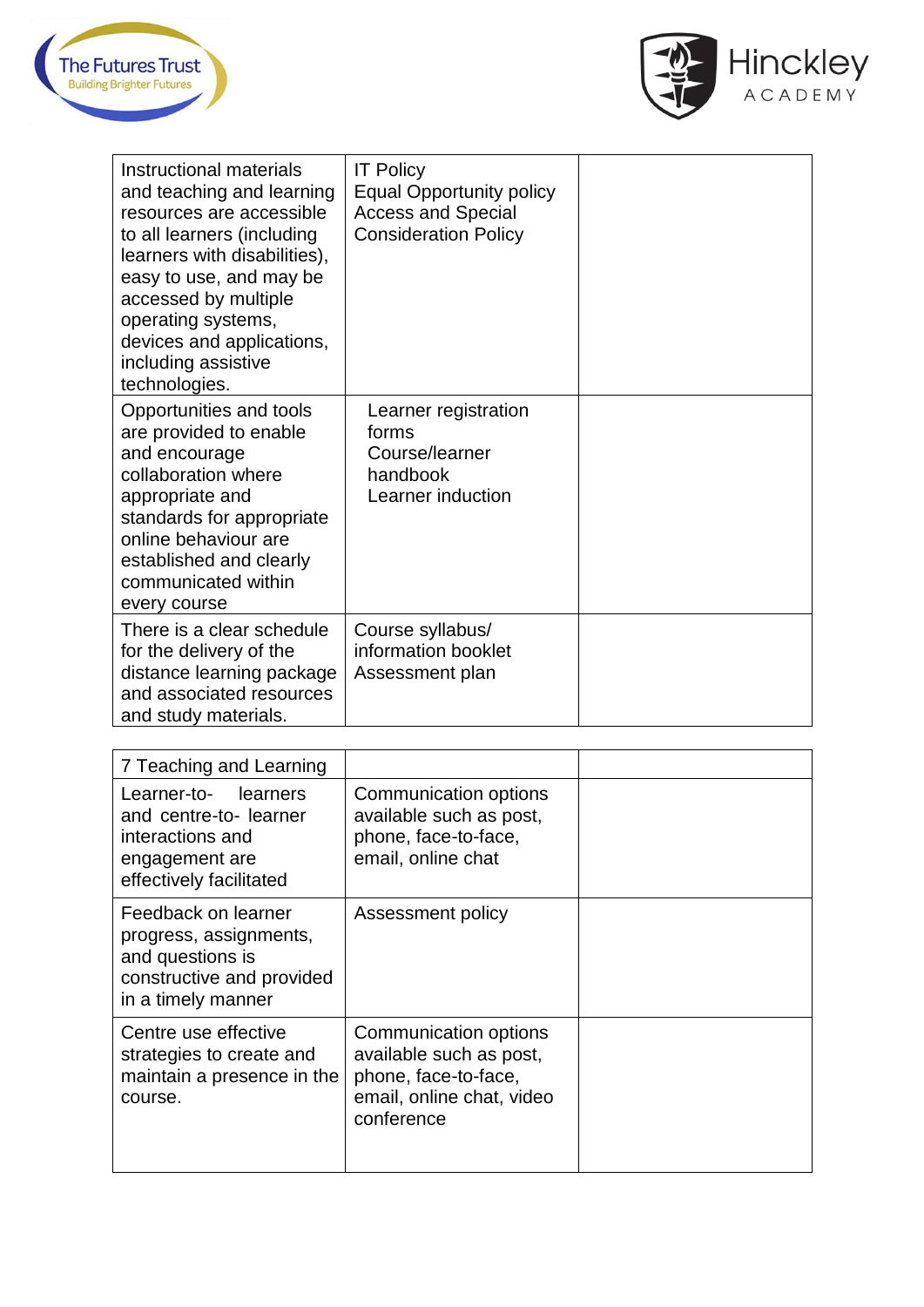



| 8 Learner Engagement                                                                                                                                                                                                                                                                                  |                                                                                                                                                                                |  |
|-------------------------------------------------------------------------------------------------------------------------------------------------------------------------------------------------------------------------------------------------------------------------------------------------------|--------------------------------------------------------------------------------------------------------------------------------------------------------------------------------|--|
| Learners are provided<br>with appropriate tools and<br>opportunities to interact<br>with peers and centre as<br>an online community.                                                                                                                                                                  | Online or on-site support<br>available                                                                                                                                         |  |
| Learners are provided<br>with opportunities to:<br>Engage with other<br>learners in collaborative<br>and reflective learning<br>activities or discussions<br>where appropriate.<br>Engage, both on request<br>and on their own initiative,<br>with centre and support<br>staff.                       | Online or on-site facilities<br>available (eg forums) •<br>Syllabus clearly outlines<br>learner-tutor contact<br>times<br>Online or on-site<br>technology support<br>available |  |
| The online learning<br>environment encourages<br>and enables formal and<br>informal learning<br>interactions                                                                                                                                                                                          | <b>Student feedback</b><br><b>Chat forums</b><br>Feedback on assignments                                                                                                       |  |
| 9 Evaluation and<br>Assessment                                                                                                                                                                                                                                                                        |                                                                                                                                                                                |  |
| A variety of data<br>(academic and<br>administrative) are used<br>to evaluate programme<br>effectiveness and guide<br>changes toward continual<br>improvement annually.                                                                                                                               | Internal course reviews<br>Departmental meetings<br>Student voice feedback<br>Assessment boards where<br>applicable                                                            |  |
| Annual course<br>evaluations collect<br>feedback from learners<br>on:<br>The effectiveness of<br>instruction and teaching<br>and contribute to the<br>assessment of staff<br>performance and planning<br>of professional<br>development<br>The quality of course<br>materials and support<br>services | Programme evaluation<br>forms<br>Annual course review                                                                                                                          |  |